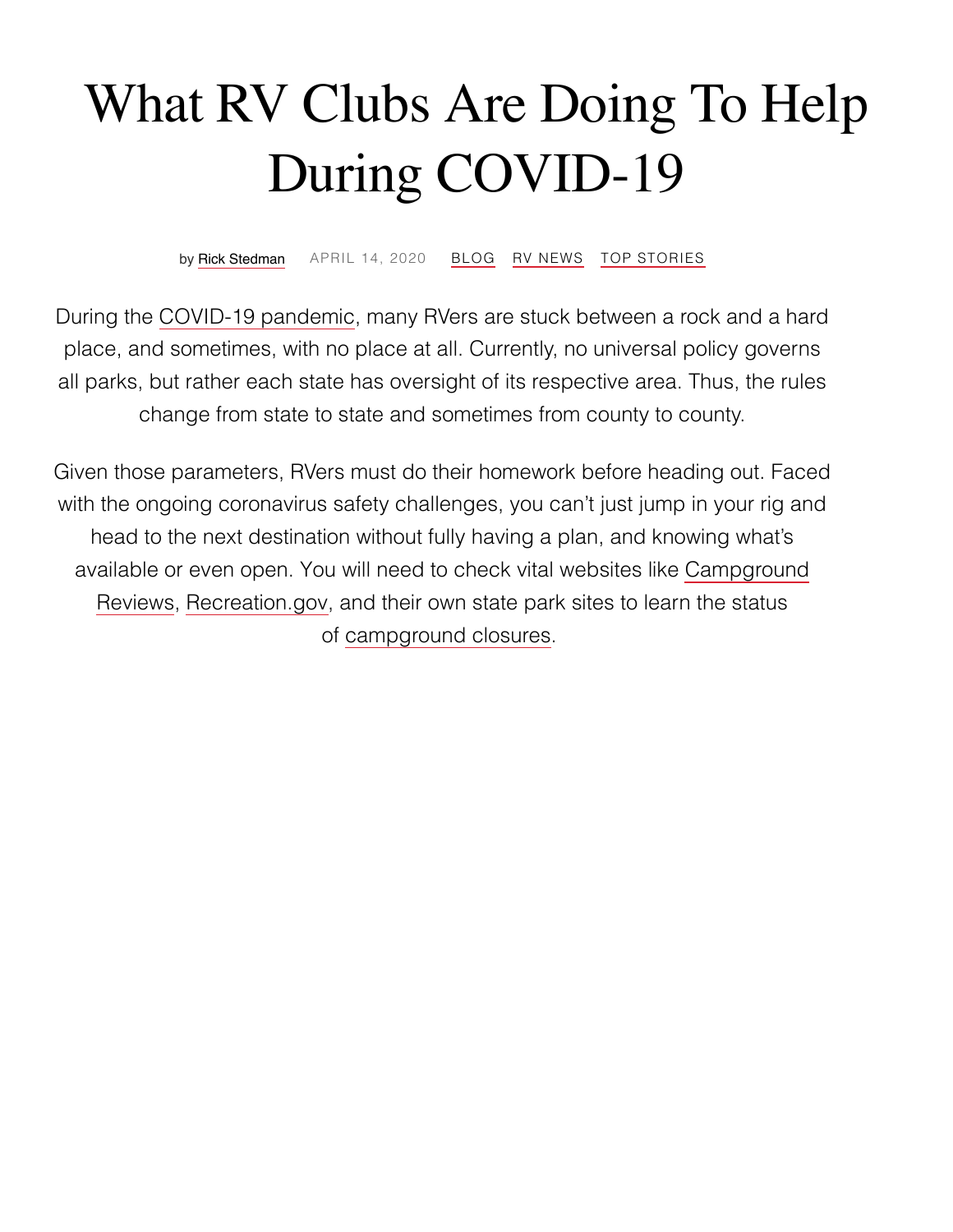

*Check [CampgroundReviews.com](https://www.campgroundreviews.com/) in addition to state park websites and [Recreation.gov](https://www.recreation.gov/?utm_source=RVLIFE) to find the latest information on campground closures. Photo by Escapees RV Club*

To help mitigate the situation, RV clubs and organizations are doing their best to assist RVers with the latest information. On March 19, RVIA's President Craig Kirby outlined on the RVIA [website](https://www.rvia.org/news-insights/rv-industry-association-working-policymakers-covid-19-relief-rv-industry) what his organization was doing to keep RV camping safe and accessible. He wrote the following:

"The RVIA's government affairs team is working with Congress to ensure the RV industry remains strong when we emerge from this health crisis. In addition to policymakers, we are working closely with the RV Dealers Association, the National Association of RV Parks & Campgrounds (ARVC), and the Outdoor Recreation Roundtable (ORR).

We are specifically working closely with ORR and federal, state, and private campground partners to provide solutions. We also are advocating for the need to keep campgrounds open and accessible to RVers as long as there's no threat to the health and safety of visitors, employees, and vital resources.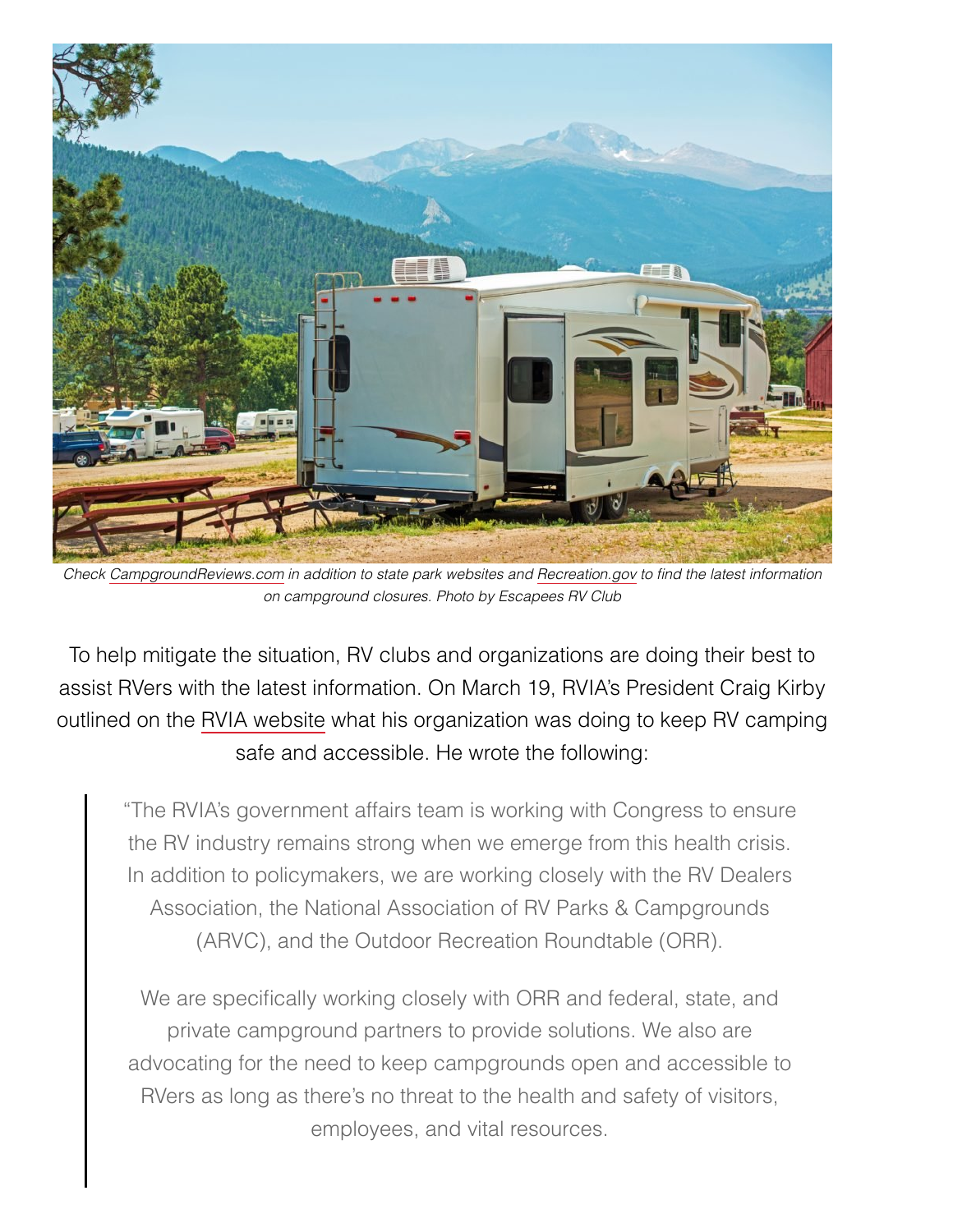The team is working with federal agencies to provide increased access to dispersed or boondocking campsites, where appropriate, to alleviate campground overcrowding at many of the popular national park locations and to help with social distancing. The federal agencies and private campgrounds are also interested in helping to redirect camping demand from limited-capacity or closed parks to local private campgrounds, so RV families aren't trapped without overnight accommodations."

As the coronavirus pandemic evolves, the RVIA team will continue to reevaluate how the RV industry can be helpful in providing safe, temporary accommodations while adhering to quidelines from health agencies.

A few RV clubs are sharing information and taking action as well.

## Escapees RV Club

The [Escapees RV](https://www.escapees.com/) Club, one of the country's oldest and most popular clubs, advocates staying in place. In addition, they are working with the RVIA to try and establish rules to help displaced full-time RVers.

Escapees RV Club officials are attempting to persuade local, state, and federal leaders to keep more public and private parks and campgrounds open for RVers in need. They offer a [grassroots petition](https://www.escapees.com/keep-rv-parks-open-during-coronavirus/) on their website seeking support from fellow RVers.

### Thousand Trails

[Thousand](https://thousandtrails.com/) Trails, which offers dozens of RV campgrounds around the country, reports that their RV parks remain open to guests currently staying at one of their parks.

However, due to the issuance of many stay-at-home orders and the recommendations by the CDC, they are not accepting new reservations at any of